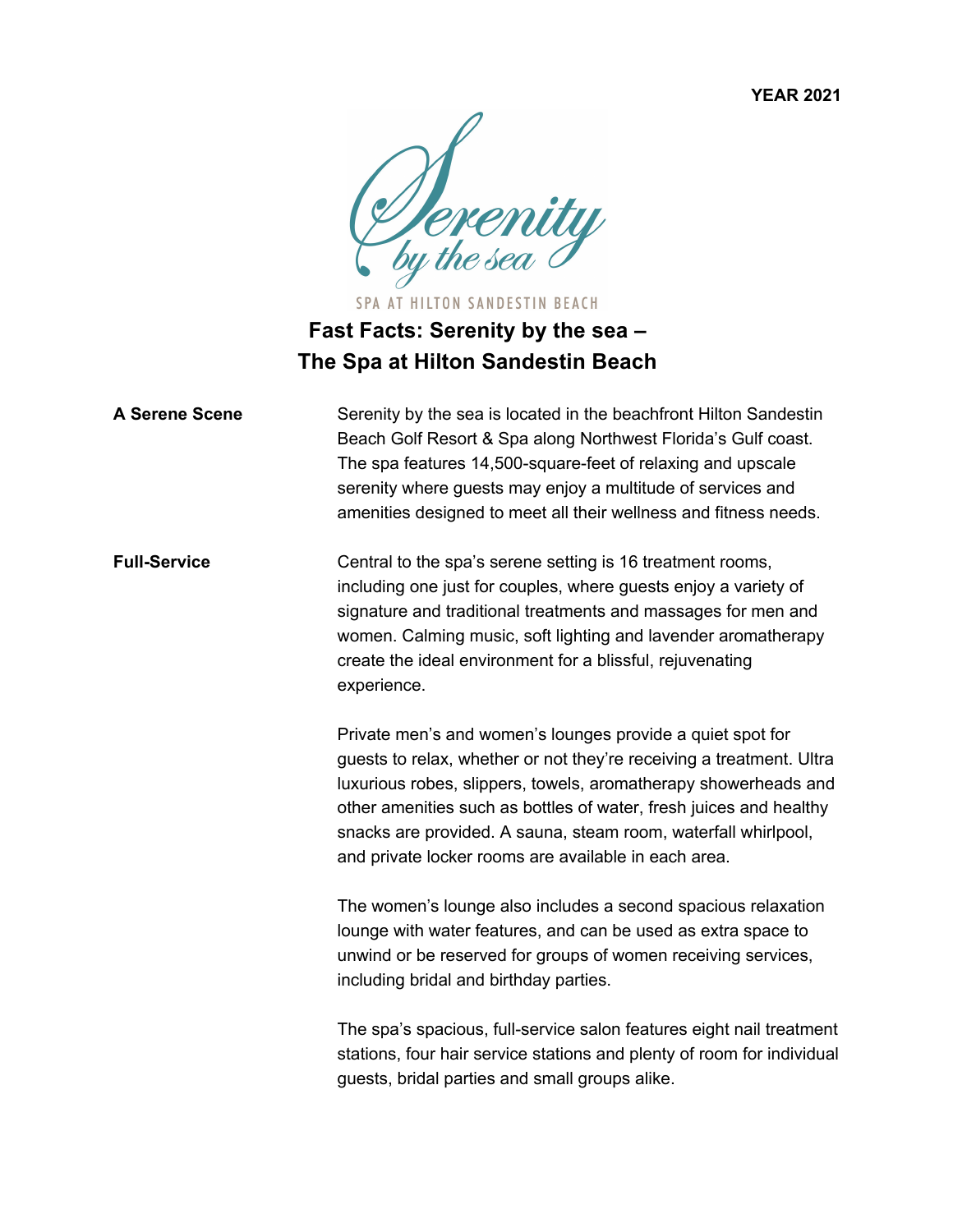|                           | are available to guests.                                                                                                                                                                                                                                                                                                                                                                                         | part of a select group of hotel fitness facilities worldwide to meet<br>the standards of Hilton Fitness by Precor, an initiative aimed at<br>providing guests with workout essentials while on-the-go.                                                                                                                                                                                                                                                              | The 24/7 fitness center features state-of-the-art equipment, and is<br>Personal training sessions, yoga, Pilates and other fitness classes |  |
|---------------------------|------------------------------------------------------------------------------------------------------------------------------------------------------------------------------------------------------------------------------------------------------------------------------------------------------------------------------------------------------------------------------------------------------------------|---------------------------------------------------------------------------------------------------------------------------------------------------------------------------------------------------------------------------------------------------------------------------------------------------------------------------------------------------------------------------------------------------------------------------------------------------------------------|--------------------------------------------------------------------------------------------------------------------------------------------|--|
| <b>Treat Yourself</b>     | Serenity by the sea spa offers an extensive menu of indulgent<br>services for men, women, and moms-to-be including a variety of<br>body treatments, massage therapies, facials, waxing, nail<br>treatments, hair services and makeup application. The Serenity<br>package includes a 50-minute Serenity facial, a 50-minute<br>Aromastone massage, Serenity Body Refresher and Classic<br>Manicure and Pedicure. |                                                                                                                                                                                                                                                                                                                                                                                                                                                                     |                                                                                                                                            |  |
|                           |                                                                                                                                                                                                                                                                                                                                                                                                                  | One of the newest and most exclusive offerings at Serenity is the<br>All-New HydraFacial™. The spa's all-new HydraFacial treatment<br>is a non-invasive, multi-step procedure that combines resurfacing,<br>purifying, infusion and nourishing treatments. Remove dead skin<br>while bathing new skin with purifying serums, creating immediate<br>renewal. Pain free, the feeling of this treatment is described like a<br>"cool paintbrush moving over the face." |                                                                                                                                            |  |
|                           | Spa packages are also available, ranging from a Day of<br>Indulgence to The Four-Diamond package – including wine from<br>the resort's Four-Diamond Seagar's Prime Steaks & Seafood<br>preferred wine list.                                                                                                                                                                                                      |                                                                                                                                                                                                                                                                                                                                                                                                                                                                     |                                                                                                                                            |  |
| The Spa Shoppe            | The Spa Shoppe features the finest in spa products – the same<br>ones used in spa services – including skin care products, such as<br>Pure Fiji, Skin Authority, La Bella Donna makeup, Moroccan Oil<br>hair care products and OPI nail care products. Tasteful gifts,<br>including gift cards, scented candles and oils, stylish fitness and<br>spa wear, and the spa's popular robes, are also available.      |                                                                                                                                                                                                                                                                                                                                                                                                                                                                     |                                                                                                                                            |  |
| <b>Hours of Operation</b> | <b>Fitness Center</b><br>Spa<br><b>Spa Facilities</b>                                                                                                                                                                                                                                                                                                                                                            | 24 Hours<br>Daily<br>Daily                                                                                                                                                                                                                                                                                                                                                                                                                                          | 8 a.m.-6 p.m.<br>6 a.m.-8 p.m.                                                                                                             |  |

\**Hours may vary seasonally*